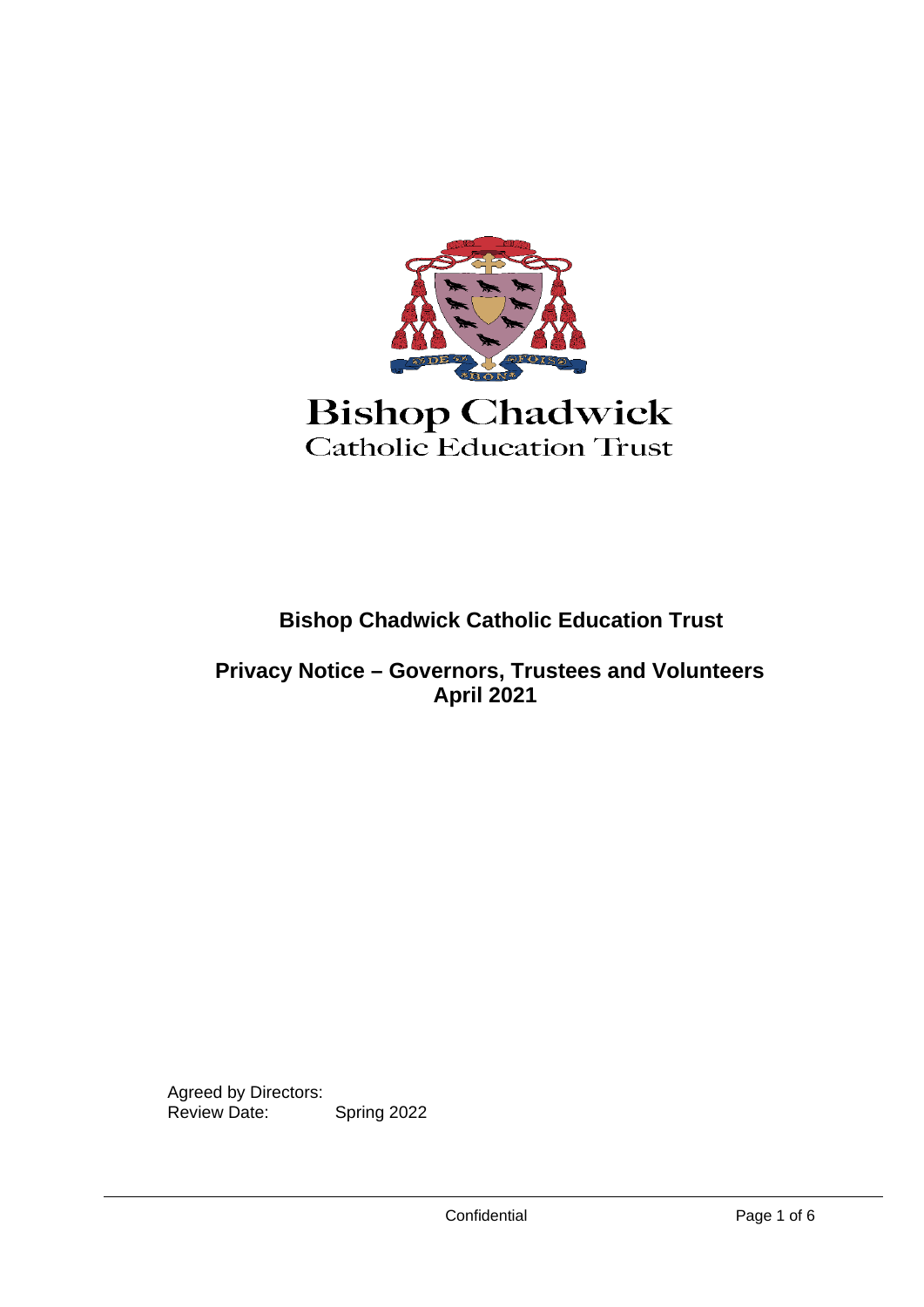# **1. Revision History**

The below table provides the revision history for this document. Each revision has an associated date, issue number, and description of the changes and/or content. The document revisions appear in descending order, with the most-recent iteration appearing first in the table.

| <b>Date</b> | <b>Version</b> | <b>Description</b>    | <b>Author</b>                       |
|-------------|----------------|-----------------------|-------------------------------------|
| 05/02/2021  | 0.a            | <b>Initial Draft</b>  | <b>Karen Latimer</b><br>Data2Action |
| 23/04/2021  | 1.0            | Approved by BCCET COO | <b>Karen Latimer</b><br>Data2Action |
|             |                |                       |                                     |
|             |                |                       |                                     |
|             |                |                       |                                     |

# **2. Document Approval**

| <b>Document Name</b>                        | Privacy Notice - Governors, Trustees and Volunteers |      |  |
|---------------------------------------------|-----------------------------------------------------|------|--|
| <b>Publication Date</b>                     | 23/04/2021                                          |      |  |
| <b>Prepared by</b>                          | Karen Latimer Data2Action                           |      |  |
| <b>Approval</b><br>(Name &<br>Organization) | Emma Harrison                                       | Sign |  |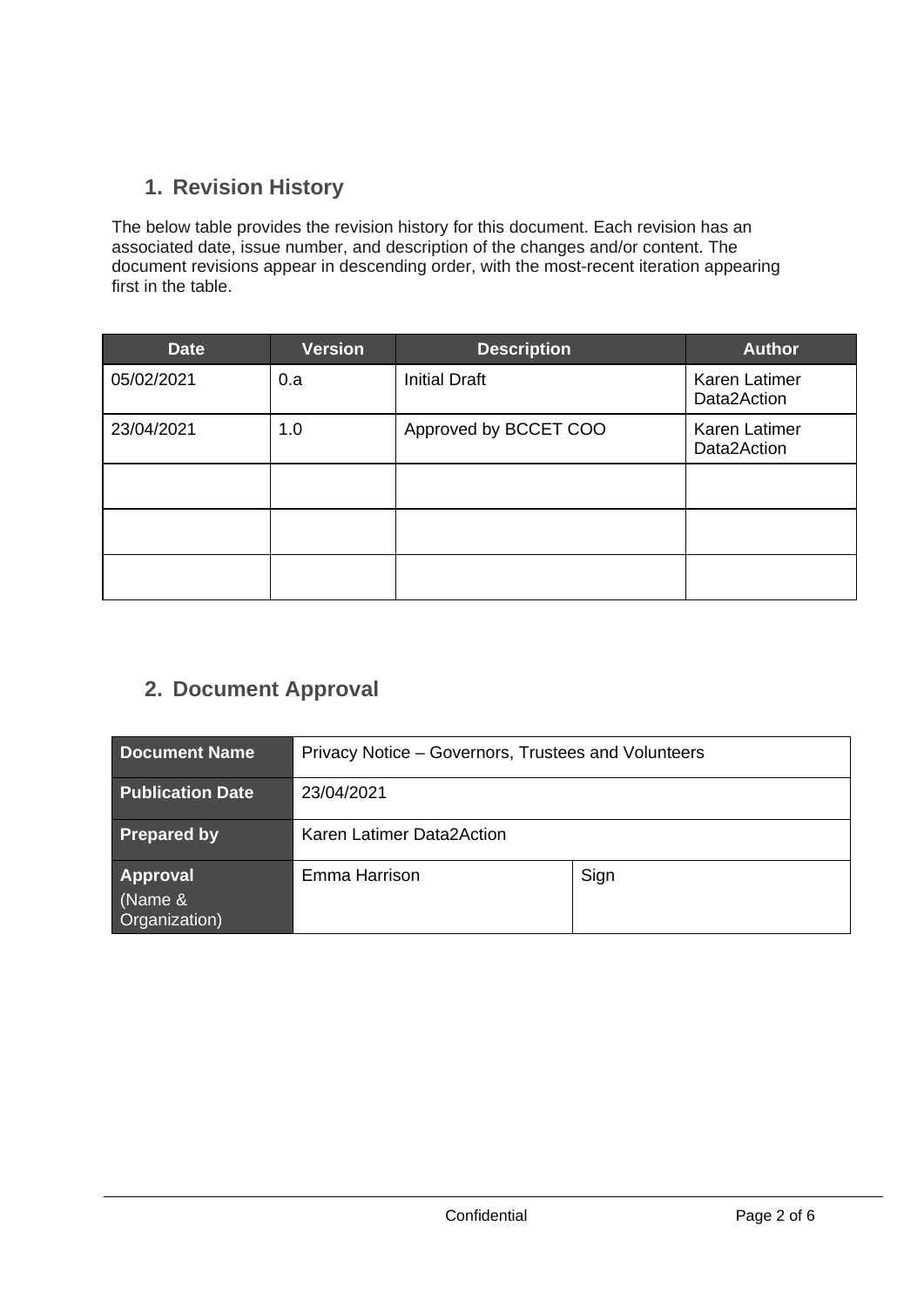## **3. Privacy Notice for Governors, Trustees and Volunteers**

Under UK data protection law, individuals have a right to be informed about how the Bishop Chadwick Catholic Education Trust (and associated schools) uses any personal data we hold about them. We comply with this right by providing 'privacy notices' to individuals where we are processing their personal data.

This privacy notice explains how we collect, store and use personal data about individuals working with the trust in a voluntary capacity, including local governing board members, trustees and volunteers.

#### **4. Responsibility for Data Protection**

The Bishop Chadwick Catholic Education Trust is the data controller for personal information held by the schools within the Trust and is registered with the Information Commissioner's Office (ICO), registration number ZA179577.

The Data Protection Officer, Sarah Burns, is responsible for ensuring that the Bishop Chadwick Catholic Education Trust complies with the Data Protection Law. Sarah can be contacted on [BCCET\\_DPO@data2action.co.uk.](mailto:BCCET_DPO@data2action.co.uk)

The Headteacher in each school is responsible for ensuring that their school complies with the Trust's policies and procedures in relation to Data Protection.

We take the security of your data very seriously and have internal policies and controls in place to ensure that your data is not lost, accidentally destroyed, misused, or disclosed.

#### **5. The categories of information processed**

We process data relating to those volunteering at our Trust. Personal data that we may collect, use, store, and share (when appropriate) about you includes, but is not restricted to:

- Contact details for example name, address, telephone number, email address, date of birth, residency details, nationality
- **References**
- Evidence of qualifications
- Information about business and pecuniary interests
- Employment or occupation details
- Post title and commencement date
- Disclosure and Barring certification

We may also collect, store, and use information about you that falls into "special categories" of more sensitive personal data. This includes information about (where applicable):

- Race, ethnicity, religious beliefs, sexual orientation, and political opinions.
- Disability and access requirements
- Criminal Convictions

This list is not exhaustive.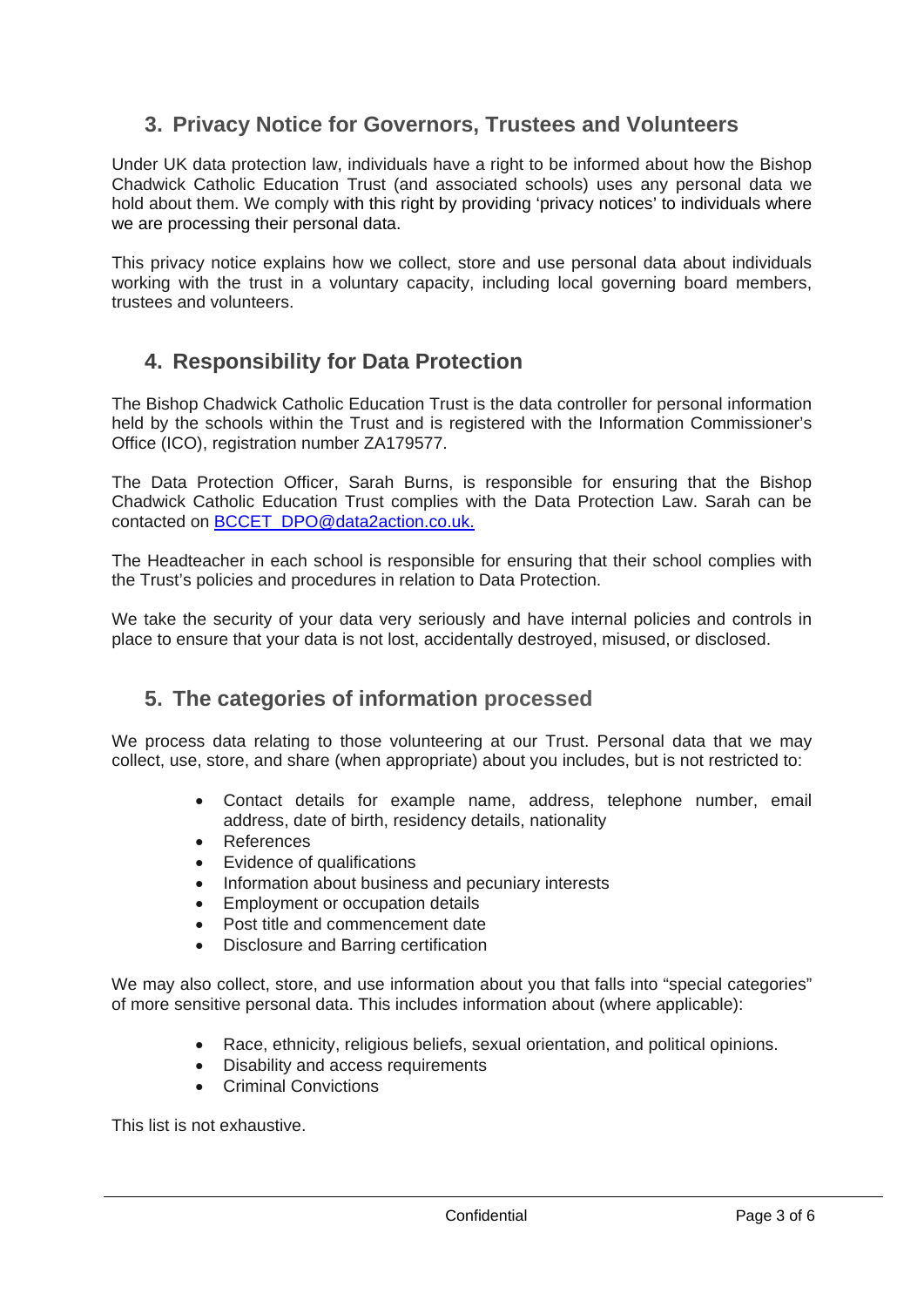## **6. How and why we collect this information**

In the main, we collect this information directly from you. The purpose of processing this data is to support the Trust to:

- Establish and maintain effective governance
- Meet statutory obligations for publishing and sharing governors' and trustees' details
- Facilitate safe recruitment, as part of our safeguarding obligations towards pupils
- Undertake equalities monitoring
- Ensure that appropriate access arrangements can be provided for volunteers who require them
- Schools within our Trust operate with a religious character and the Trustee Board may need to consider information held about the religious affiliation of individuals in certain governance roles.

# **7. The legal basis for using this information**

We only collect and use personal information about you when the law allows us to. Most commonly, we use it where we need to:

- Comply with a legal obligation
- Carry out a task in the public interest

Less commonly, we may also use personal information about you where:

- You have given us consent to use it in a certain way
- We need to protect your vital interests (or someone else's interests)
- We have legitimate interests in processing the data

Where you have provided us with consent to use your data, you may withdraw this consent at any time. We will make this clear when requesting your consent and explain how you go about withdrawing it should you wish to do so.

#### **8. Storing this information**

Personal data is stored in line with our Data Protection Policy and Data Retention Policy and Schedule. When it is no longer required, we will securely and permanently delete your information in accordance with our Data Retention Policy and Schedule.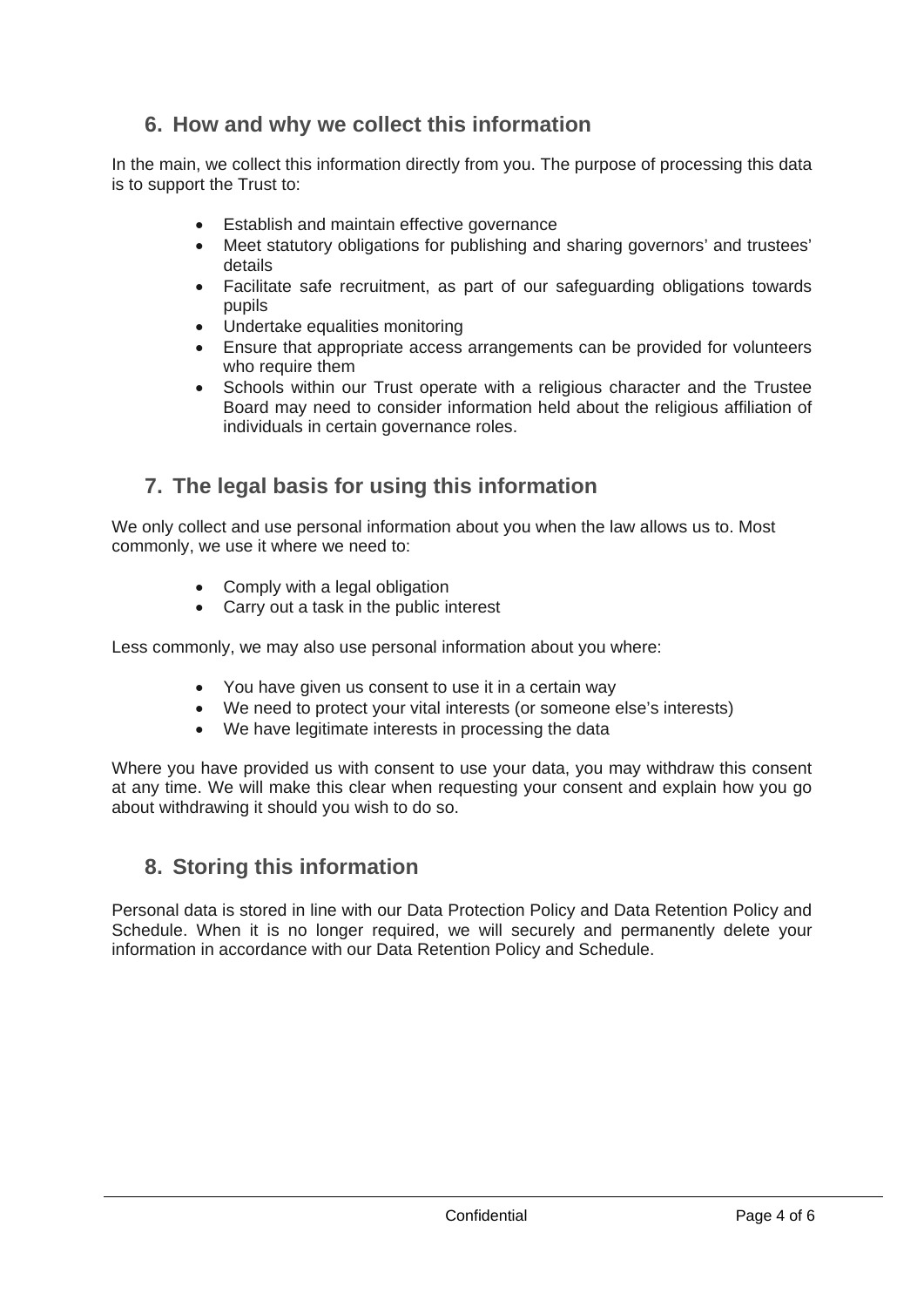## **9. Who we share this information with**

We do not share information about you with any third party without your consent unless the law and our policies allow us to do so.

Where it is legally required, or necessary (and it complies with data protection law), we may share personal information about you with:

- Government departments or agencies to meet our legal obligations to share information about governors/trustees
- Our local authority to meet our legal obligations to share certain information with it, such as details of governors
- Suppliers and service providers to enable them to provide the service we have contracted them for, such as governor/trustee support
- Professional advisers and consultants
- Employment and recruitment agencies
- Police forces, courts

#### **10.Transferring data internationally**

On occasion, the systems we use to store your data may be located outside of the UK. Where this is the case and your data is transferred outside of the UK, we will ensure that all necessary organisational and technical measures, including appropriate contracts, agreements and clauses, are in place to ensure the data is protected, in accordance with UK Data Protection legislation, at all times.

#### **11.Your rights regarding your data**

Under UK data protection law, individuals have certain rights regarding how their personal data is used and kept safe. You have the right to:

- Request access to the data we hold about you
- Object to the use of your personal data if it would cause, or is causing, damage or distress
- Object to the use of your personal data for decisions being taken by automated means (by a computer or machine, rather than a person)
- In certain circumstances, have inaccurate personal data corrected or your data deleted, destroyed, or restrict further processing
- You may also ask us to send your personal information to another organisation electronically in certain circumstances.

To exercise any of these rights, please contact us at St. John Bosco Catholic Primary, Bradford Avenue, Sunderland SR5 4JW, 0191 5368090, [stjohn.bosco.primary@schools.sunderland.gov.uk](mailto:stjohn.bosco.primary@schools.sunderland.gov.uk)